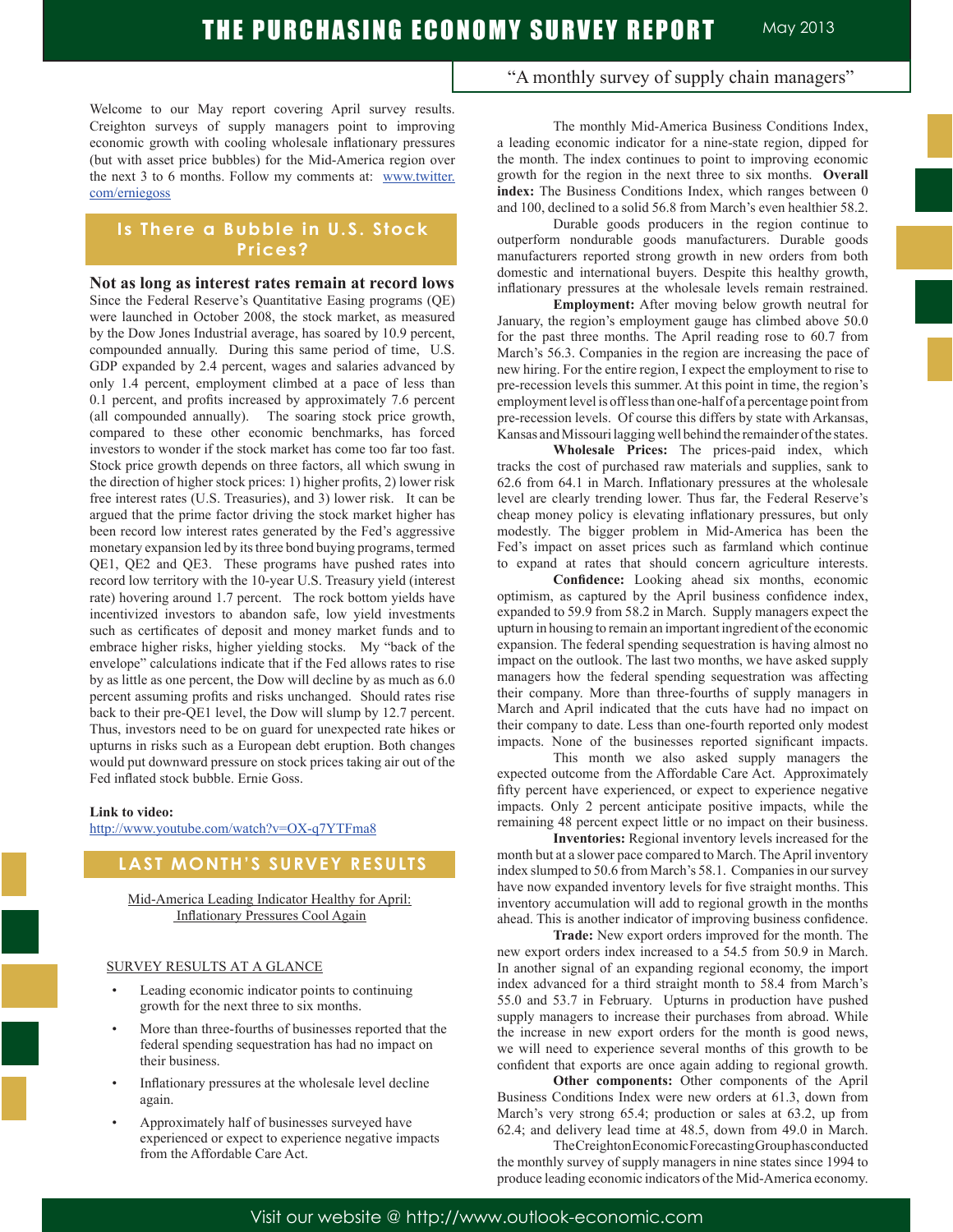States included in the survey are Arkansas, Iowa, Kansas, Minnesota, Missouri, Nebraska, North Dakota, Oklahoma and South Dakota.

 The forecasting group's overall index, referred to as the Business Conditions Index, ranges between 0 and 100. An index greater than 50 indicates an expansionary economy over the course of the next three to six months. The Business Conditions Index is a mathematical average of indices for new orders, production or sales, employment, inventories and delivery lead time. This is the same methodology used by the National Institute for Supply Management, formerly the Purchasing Management Association, since 1931.

# **MID-AMERICA STATES**

#### ARKANSAS

The April overall index for Arkansas increased to 56.9 from 53.9 in March. Components of the index from the March survey of supply managers were new orders at 52.8, production or sales at 62.2, delivery lead time at 53.1, inventories at 66.7, and employment at 49.8. Arkansas' current employment level is almost two percent lower than its pre-recession level. Among the nine Mid-America states, Arkansas lags all states, except for Missouri, in terms of job performance. Our surveys over the last several months indicate that Arkansas will continue to add jobs, but at a pace significantly below that of other states in the region. Nondurable goods manufacturers in the state report pullbacks in economic activity.

#### IOWA

For a fourth straight month, Iowa's Business Conditions Index increased. The overall index from a survey of supply managers climbed to a regional high of 69.1 from March's 65.5, also a regional high. Components of the index for April were new orders at 77.9, production or sales at 78.0, delivery lead time at 51.0, employment at 69.1, and inventories at 69.6. Compared to pre-recession levels, Iowa is currently down only onehalf of one percentage point in terms of employment. Both durable and nondurable goods manufacturers are reporting very healthy business activity with job gains trending positively.

#### KANSAS

The Kansas Business Conditions Index for April rose to 52.3 from 52.0 in March. Components of the leading economic indicator were new orders at 64.3, production or sales at 60.3, delivery lead time at 50.1, employment at 50.0, and inventories at 36.7. Among the nine Mid-America states, only Arkansas and Missouri lagged Kansas in terms of job creation since the recession. The state's current employment level is still down by almost 19,000 jobs, or 1.3 percent. Recent growth among durable goods manufacturers has lagged that of nondurable goods producers.

#### MINNESOTA

For a fifth straight month, Minnesota's Business Conditions Index moved above growth neutral. The index from a monthly survey of supply managers in the state rose to 55.7 from 55.2 in March. Components of the index from the April survey were new orders at 57.6, production or sales at 57.4, delivery lead time at 55.7, inventories at 51.4, and employment at 56.5. Compared to its prerecession level, Minnesota has regained all jobs lost during the recession. Over the past several months, durable goods producers are reporting healthier growth in business activity than nondurable goods manufacturers. Our surveys over the past several months point to an expanding state economy in the months ahead with solid improvements in business activity.

#### MISSOURI

The April Business Conditions Index for Missouri slipped to 52.8 from 54.9 in March. Components of the survey of supply

# "A monthly survey of supply chain managers"

managers in the state were new orders at 53.1, production or sales at 56.8, delivery lead time at 48.5, inventories at 47.0, and employment at 57.4. Since the recession began in 2007, Missouri under-performed all other states in the region in terms of job creation in the region. Compared to pre-recession levels, Missouri's employment is still down more than 120,000 jobs, or 4.3 percent. Recent gains among durable goods producers in the state will boost both economic and job prospects for the state in the months ahead.

#### **NEBRASKA**

Nebraska's leading economic indicator is trending higher. The overall index from the April survey of supply managers in the state climbed to 55.6 from March's 53.4. Components of the index for April were new orders at 62.7, production or sales at 58.9, delivery lead time at 48.7, inventories at 53.0, and employment at 54.8. Nebraska has regained all the jobs that it lost during the recession. Durable goods manufacturers will continue to lead economic and job growth for the state in the next three to six months.

#### NORTH DAKOTA

North Dakota's leading economic indicator expanded for April. The index from a survey of supply managers in the state advanced to 57.9 from 55.8 in March. Components of the overall index for April were new orders at 61.4, production or sales at 56.5, delivery lead time at 58.4, employment at 73.6, and inventories at 39.5. Contrary to all other Mid-America states, North Dakota gained jobs during the recession adding almost 80,000 jobs, or 21.9 percent. While our surveys of firms in North Dakota point to very healthy growth, the economic expansion over the next three to six months will be down from the same period for 2012.

#### OKLAHOMA

The Business Conditions Index for Oklahoma remained above growth neutral for April. The leading economic indicator from a monthly survey of supply managers dipped slightly to 59.8 from March's 60.0. Components of the April survey of supply managers in the state were new orders at 56.7, production or sales at 57.9, delivery lead time at 48.7, inventories at 78.7, and employment at 57.3. Oklahoma's current employment level is almost 16,000, or 1 percent, above its pre-recession level. While recent activity among nondurable goods producers such as energy firms has been somewhat weaker, durable goods manufacturers continue to expand. Based on our surveys, growth for the next three to six months will be positive but down somewhat from the same period of 2012.

#### SOUTH DAKOTA

For a fifth straight month, South Dakota's leading economic indicator from a survey of supply managers rose above the 50.0. The overall index from a survey of supply managers in the state climbed to 59.4 from March's healthy 58.7. Components of the index for April were new orders at 63.0, production or sales at 72.2, delivery lead time at 49.8, inventories at 53.7, and employment at 58.1. South Dakota's employment level is now more than 11,000, or 2.8 percent, above its pre-recession level. Our surveys over the past several months point to continuing economic growth and job expansions for the state in the next 3 to 6 months with durable goods manufacturers leading the way.

### **THE BULLISH NEWS**

- The U.S. labor market added 165,000 jobs and the unemployment rate declined to 7.5%.
- The Case-Shiller U.S. home price index rose 9.3 percent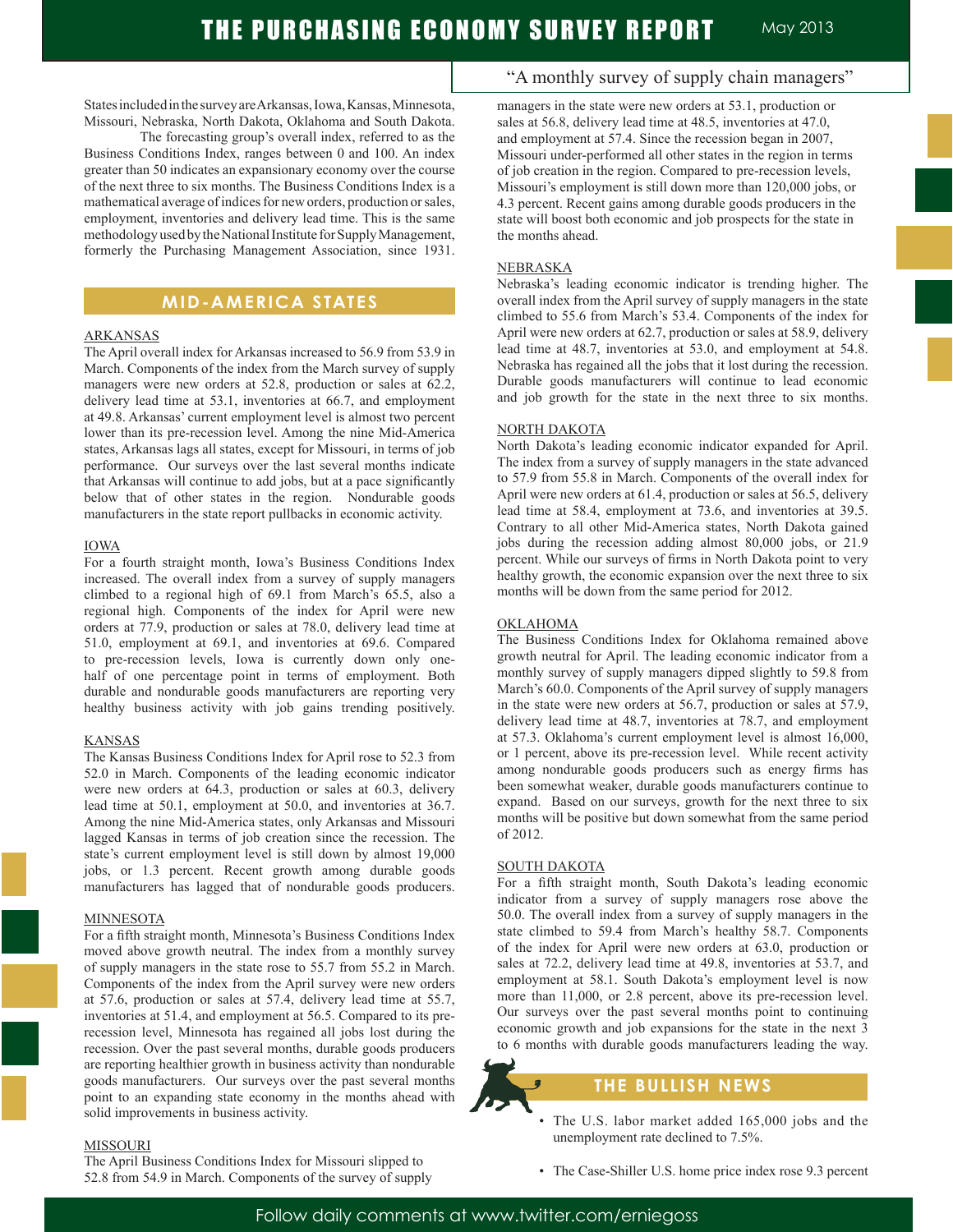over the past year with the index growing at its fastest pace since 2006, a year before the housing collapse.

 • The U.S. trade deficit shrank by 11% in March as imports fell by the most in four years.

# **THE BEARISH NEWS**

- The national Purchasing Management Index (PMI) declined to 50.5, or only slightly above growth neutral (a clear warning signal).
- GDP growth for quarter one 2013 was only 2.5% annualized.
- Q1, 2013 Productivity: Modest Rebound but still far below the long term average. This is going to hurt wage growth.
- U.S. retail and food services sales for March decreased 0.4% from February but were 2.8% above March 2012.

# **WHAT TO WATCH**

- Consumer Price Index (CPI): On May 16 and again on June 18, the U.S. Bureau of Labor Statistics releases the CPI. This index has been trending downward thus alarming the Federal Reserve about the possibility of DEFLATION. It is not a possibility but I don't get a vote on the FOMC which could expand bond buying program.
- Purchasing Management Indices: On June 3, Creighton releases its regional leading economic indicator (PMI) and the national Institute for Supply Management releases its national PMI for April. A decline in the national PMI below growth neutral 50.0 would be very, very bearish.
- Jobs:On Friday June 7, the U.S. Bureau of Labor Statistics (BLS) will release the employment report for May. A reading above 200,000 would be very bullish for stocks.

# **THE OUTLOOK**

#### FROM GOSS:

- U.S. inflation, as measured by the consumer price index, will continue to show very weak inflationary pressures. Instead of inflation, current overly aggressive Fed actions are inflating asset bubbles such as housing in some locales and farmland.
- I expect U.S. job growth to remain slow. The Affordable Care Act will begin weighing on the job market as many of the 10,000,000 U.S. workers that currently work 30-34 hours per week are pressured to work less than 30 hours. Employers are required to provide health insurance for all workers averaging more than 30 hours per week.

#### OTHER FORCASTS:

 • National Association of Economics (May 2013): "Results from NABE's April 2013 Industry Survey suggest that business activity advanced at its strongest pace in a year during the first quarter of 2013, while expectations for

"A monthly survey of supply chain managers"

future economic growth improved for a second straight quarter," said Timothy Gill, Chair of the NABE Industry Survey Committee and director of economics at the National Electrical Manufacturers Association. "A majority of survey participants report sales rose at their firms in the first three months of 2013, despite evidence of at least some negative impact from tighter fiscal policy. The survey also reflects increased gains in profit margins and capital spending following slowdowns in the previous quarter. Employment growth was nearly unchanged, although only 7% of panelists indicate payrolls were lower at their firms than they would have been in the absence of fiscal tightening. Overall, the panel is more upbeat regarding the economic outlook than it was in the January survey, with nearly two-thirds of respondents indicating that they are planning for real GDP growth to exceed 2% in the coming year.

# **Goss Eggs (Recent Dumb Economic Moves)**

- The U.S. Department of Energy continues to "drag its feet" in terms of allowing the export of liquefied natural gas (LNG). Compared to the U.S. natural gas price, Europe's is three times higher and China's is almost four times higher. Exporting LNG will stimulate U.S. growth and move the U.S. toward becoming more energy independent. The incoming Secretary of Energy is neutral on the export LNG. Huh?
- Survey results for May will be released on the month's first business day, June 3.

Follow Goss on twitter at http://twitter.com/erniegoss For historical data and forecasts visit our website at: http://www2.creighton.edu/business/economicoutlook/ www.ernestgoss.com